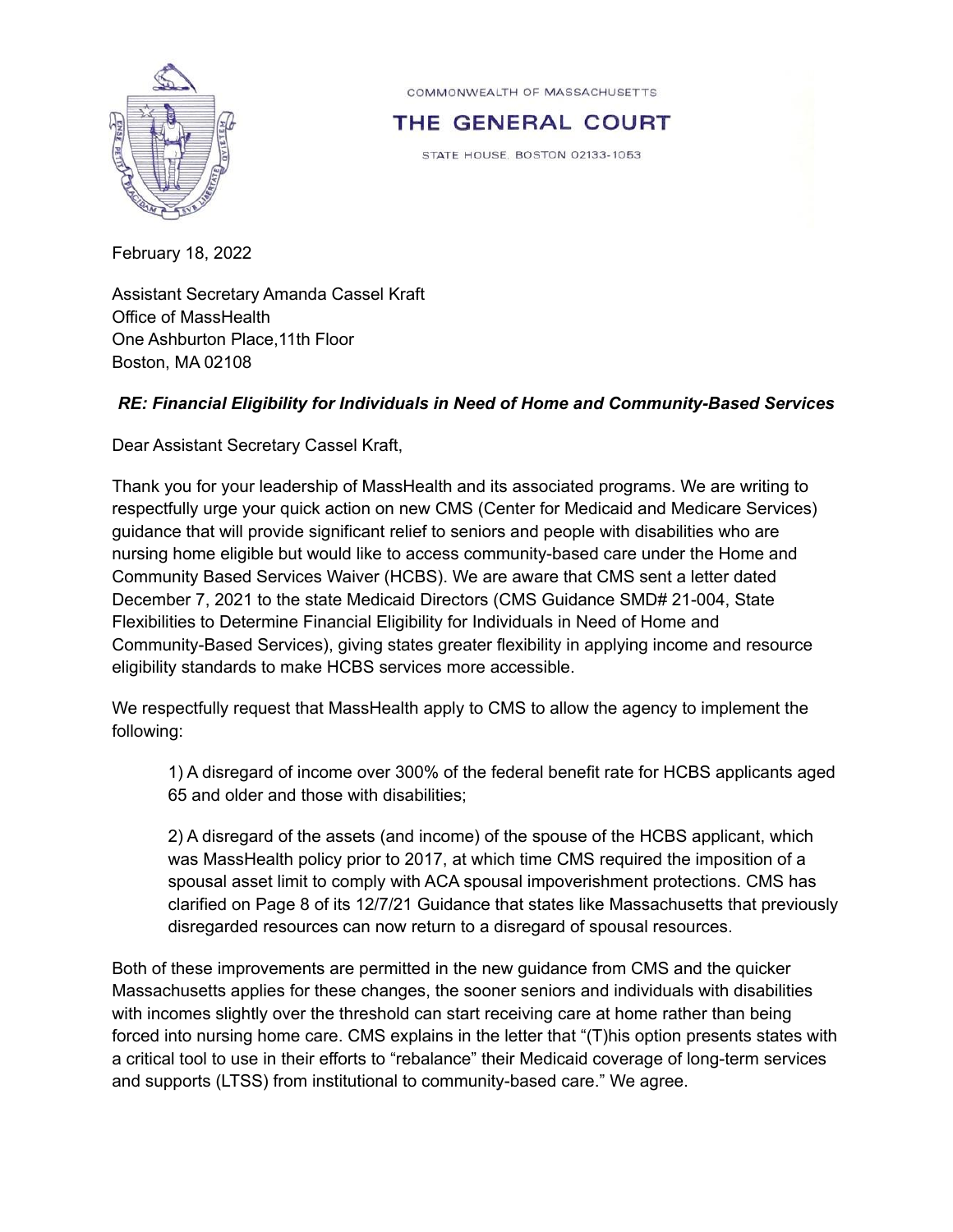As you know, currently, seniors and people with disabilities, who are nursing home eligible and who apply for HCBS waiver programs, must meet an income limit of 300% of the federal benefit rate (\$2,523 in 2022). If an applicant is over that limit, they can still qualify for the program after they spend their income down to \$542 a month, by meeting a deductible. This deductible is calculated for 6 months at a time requiring the applicant to spend down the difference between \$542 and the income level multiplied by 6 months before they can get HCBS services at home. For instance, if the applicant has \$2524, just \$1 over the threshold, in order to be on the program they have to spend almost \$12,000 first before receiving services (\$2524-\$542=\$1982 X 6= \$11,892), and again each six month period thereafter.

According to the December 2021 guidance from CMS, states are now being given greater flexibility in calculating income and resources, thereby eliminating the barriers to community based care facing individuals who are slightly over the income level:

"This new option permits states to adopt higher effective income and resource eligibility standards for people who need HCBS, either for all such individuals or for a particular cohort of such individuals. The option affords states with broad discretion in selecting the cohorts of individuals needing HCBS for whom the state will apply higher effective income or resource standards."

Living in Massachusetts requires much more than \$542 a month to meet living expenses such as homeowners' insurance, rent, mortgage payments, utilities, and food. As a result, many applicants are forced to make the unfortunate decision to leave their homes and enter a nursing home which is paid for by MassHealth. With the new guidance from CMS, disregarding the income over the 300% federal benefit rate eliminates the spend down payment or deductible which is a significant barrier to community based care, allowing nursing home eligible individuals the choice to stay in their communities and receive services in their home.

The other area of guidance provided in the CMS letter addresses the issue of spousal assets. Before the ACA spousal impoverishment provisions were implemented in Massachusetts in January 2017, MassHealth did not count the assets of a spouse of an applicant for HCBS services. Allowing a spouse to keep assets was a way to avoid nursing home placement and make sure the community spouse could continue to live independently in the community. The ACA required states to allow spouses to keep a community spouse resource allowance, in an effort to ensure that spouses were not impoverished. Although this was a very positive change for spouses in other states, in Massachusetts it put a limit on the asset amount the spouse could keep where there had been no limit before. CMS acknowledges the negative impact these ACA provisions had on community spouses in some states and in this new guidance allows those states to return to a pre-ACA policy:

"CMS is aware that a few states preferred the pre-ACA method of effectively permitting a couple to keep all resources when one spouse needs 1915(c) waiver services, but that options for accomplishing this have generally been unavailable, with both the ACA's spousal impoverishment provision being in effect and there being no exceptions to the comparability mandate in a state's use of 1902(r)(2)-based disregards. Now, however,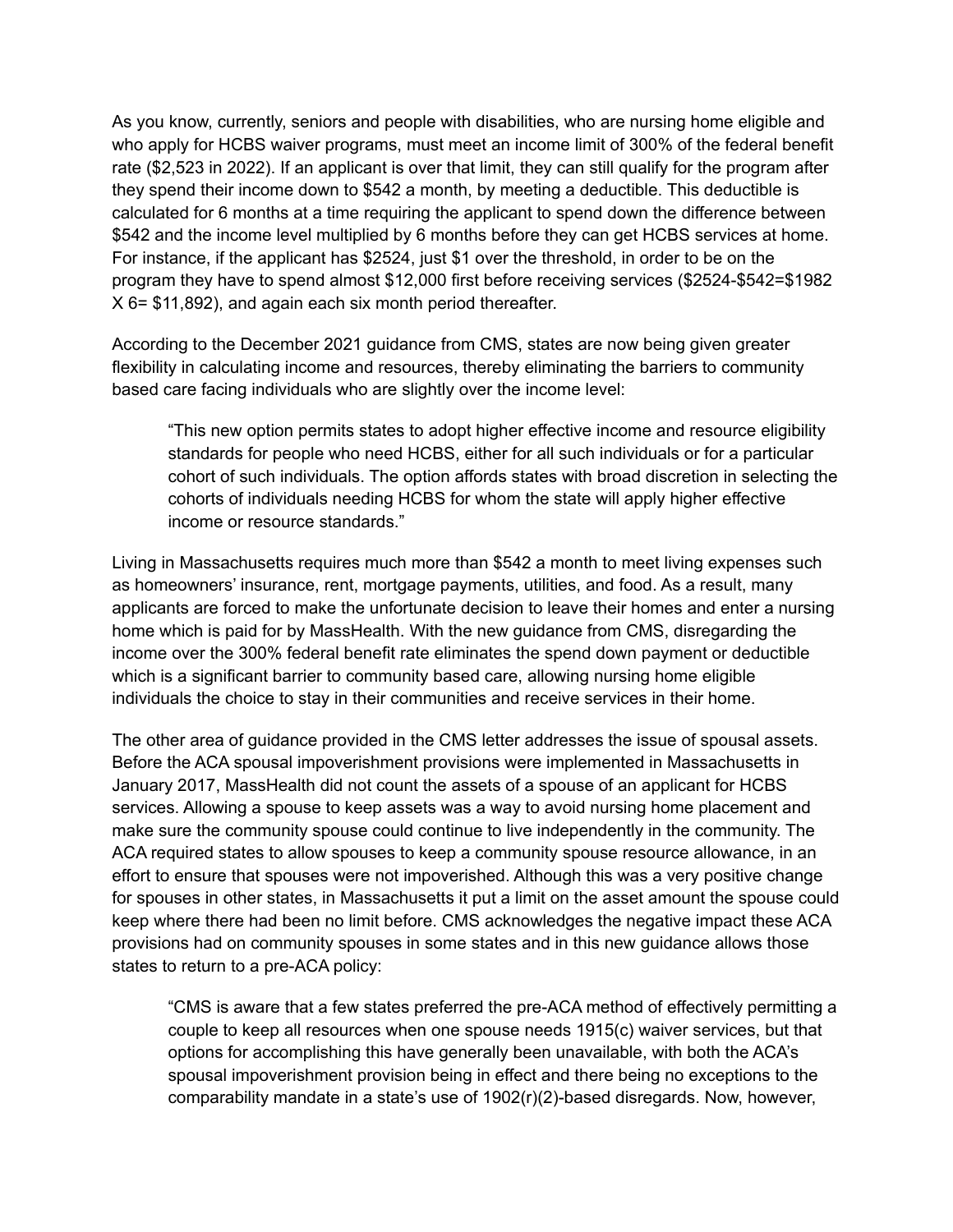the construction rule permits the targeting of resource (and income) disregards at married medically needy individuals who are eligible for 1915(c) (or other HCBS) services, such that states may ultimately permit such couples to keep all resources."

This new guidance allows MassHealth to return to the policy in place before the ACA, allowing spouses to keep their assets. This policy also goes a long way in facilitating community-based care as it makes HCBS services accessible to seniors without the concern of impoverishing their spouse.

Given the stress on our nursing homes, the benefits of aging in the community, and the cost of living for seniors in Massachusetts, we respectfully request MassHealth work with CMS to implement these changes. Thank you for your work and your consideration.

Sincerely,

Jo Comerford **State Senator** *Hampshire, Franklin, Worcester district*

Susannah Whipps **State Representative** *2nd Franklin district*

Anne Gobi **State Senator** *Worcester, Hampden, Hampshire and Middlesex*

Jim O' Day **State Representative** *14th Worcester district*

Adam Hinds **State Senator** *Berkshire, Hampshire, Franklin and Hampden*

Tricia Farley-Bouvier **State Representative** *3rd Berkshire district*

Natalie Higgins **State Representative** *4th Worcester district*

Alan Silvia **State Representative** *7th Bristol district*

Patricia Jehlen **State Senator** *Second Middlesex district*

Linda Dean Campbell **State Representative** *15th Essex district*

Antonio Cabral **State Representative** *13th Bristol district*

Vanna Howard **State Representative** *17th Middlesex district*

Michelle Ciccolo **State Representative** *15th Middlesex district* Harriette Chandler **State Senator** *First Worcester district*

Lydia Edwards **State Senator** *First Suffolk and Middlesex district*

Sean Garballey **State Representative** *23rd Middlesex district*

Diana DiZoglio **State Senator** *First Essex district*

Jason Lewis **State Senator** *Fifth Middlesex district*

Jamie Eldridge **State Senator** *Middlesex and Worcester district*

Sarah Peake **State Representative** *4th Barnstable district*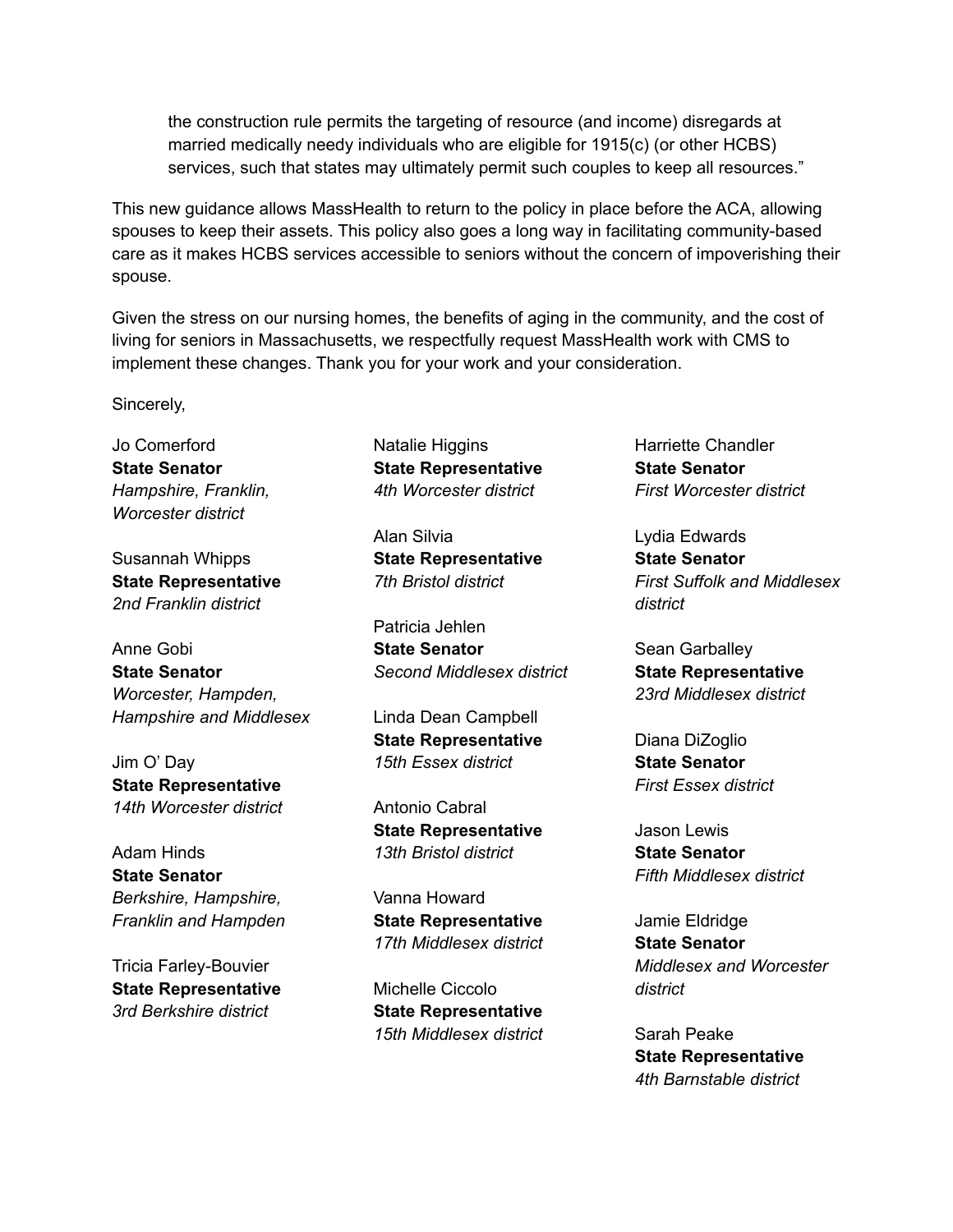Mindy Domb **State Representative** *3rd Hampshire district*

Thomas Stanley **State Representative** *9th Middlesex district*

Brian Murray **State Representative** *10th Worcester district*

Christine Barber **State Representative** *34th Middlesex district*

Colleen Garry **State Representative** *36th Middlesex district*

Ruth Balser **State Representative** *12th Middlesex district*

Steve Owens **State Representative** *29th Middlesex district*

Steve Ultrino **State Representative** *33rd Middlesex district*

Tram Nguyen **State Representative** *18th Essex district*

Adam Scanlon **State Representative** *14th Bristol district*

John Barrett **State Representative** *1st Berkshire district*

Michael Kushmerek **State Representative** *3rd Worcester district*

John Cronin **State Senator** *Worcester & Middlesex district*

Mike Connolly **State Representative** *26th Middlesex district*

Natalie Blais **State Representative** *1st Franklin district*

Kay Khan **State Representative** *11th Middlesex district*

Meghan Kilcoyne **State Representative** *12th Worcester district*

Nika Elugardo **State Representative** *15th Suffolk district*

Tami Gouveia **State Representative** *14th Middlesex district*

Carol Doherty **State Representative** *3rd Bristol district*

Christina Minicucci **State Representative** *14th Essex district*

Becca Rausch **State Senator** *Norfolk, Bristol and Middlesex district*

Jack Lewis **State Representative** *7th Middlesex district*

Kevin Honan **State Representative** *17th Suffolk district*

Joan Lovely **State Senator** *Second Essex district*

David Robertson **State Representative** *19th Middlesex district*

David Rogers **State Representative** *24th Middlesex district*

Adam Gomez **State Senator** *Hampden District*

Michael Brady **State Senator** *Second Plymouth and Bristol district*

Paul Donato **State Representative** *35th Middlesex district*

Lindsay Sabadosa **State Representative** *1st Hampshire district*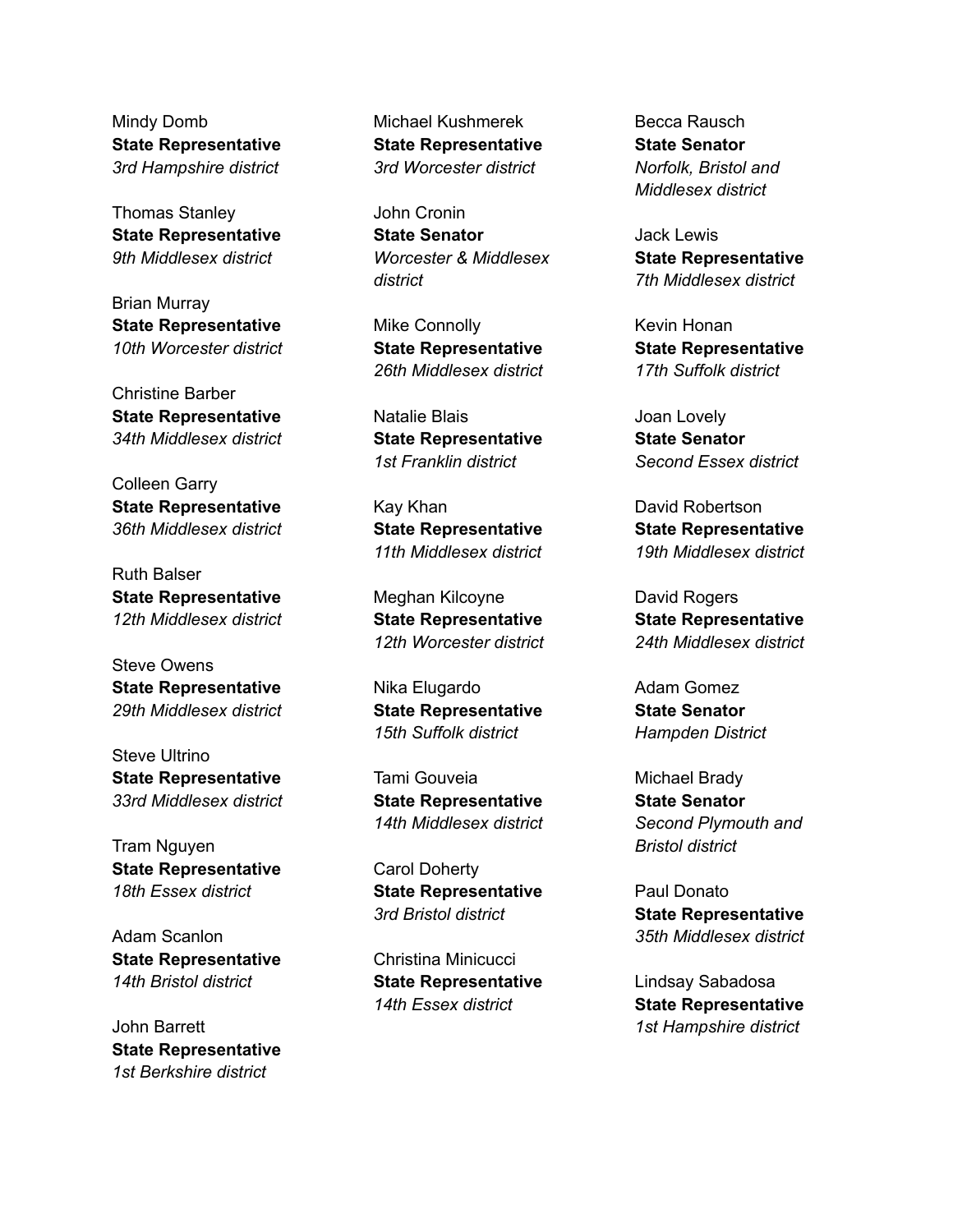Edward Philips **State Representative** *8th Norfolk district*

Tackey Chan **State Representative** *2nd Norfolk district* Patricia Duffy **State Representative** *5th Hampden district*

Mark Cusack **State Representative** *5th Norfolk district*

Sal DiDomenico **State Senator** *Middlesex and Suffolk district*

Timothy Whelan **State Representative** *1st Barnstable district*

Brian Ashe **State Representative** *2nd Hampden district*

Joan Meschino **State Representative** *3rd Plymouth district*

Brendan Crighton **State Senator** *Third Essex district*

Cindy Friedman **State Senator** *Fourth Middlesex district*

Alice Peisch **State Representative** *14th Norfolk district*

Carmine Gentile **State Representative** *13th Middlesex district*

Michael Finn **State Representative** *6th Hampden district*

Peter Capano **State Representative** *11th Essex district*

Patrick Kearney **State Representative** *4th Plymouth district*

John Keenan **State Senator** *Norfolk and Plymouth district*

Mike Rush **State Senator** *Norfolk and Suffolk district*

Joseph McKenna **State Representative** *18th Worcester district*

Walter Timilty **State Senator** *Norfolk, Bristol and Plymouth district*

John Rogers **State Representative** *12th Norfolk district*

Sally Kerans **State Representative** *13th Essex district*

Kate Lipper-Garabedian **State Representative** *32nd Middlesex district*

Jessica Giannino **State Representative** *16th Suffolk district*

Daniel Carey **State Representative** *2nd Hampshire district*

Paul Feeney **State Senator** *Briston and Norfolk district*

Brandy Fluker Oakley **State Representative** *12th Suffolk district*

Bruce Tarr **State Senator** *First Essex and Middlesex district*

Mathew Muratore **State Representative** *1st Plymouth district*

David Muradian **State Representative** *9th Worcester district*

Michael Moore **State Senator** *Second Worcester district*

Julian Cyr **State Senator** *Cape and Islands district*

Erika Uyterhoeven **State Representative** *27th Middlesex district*